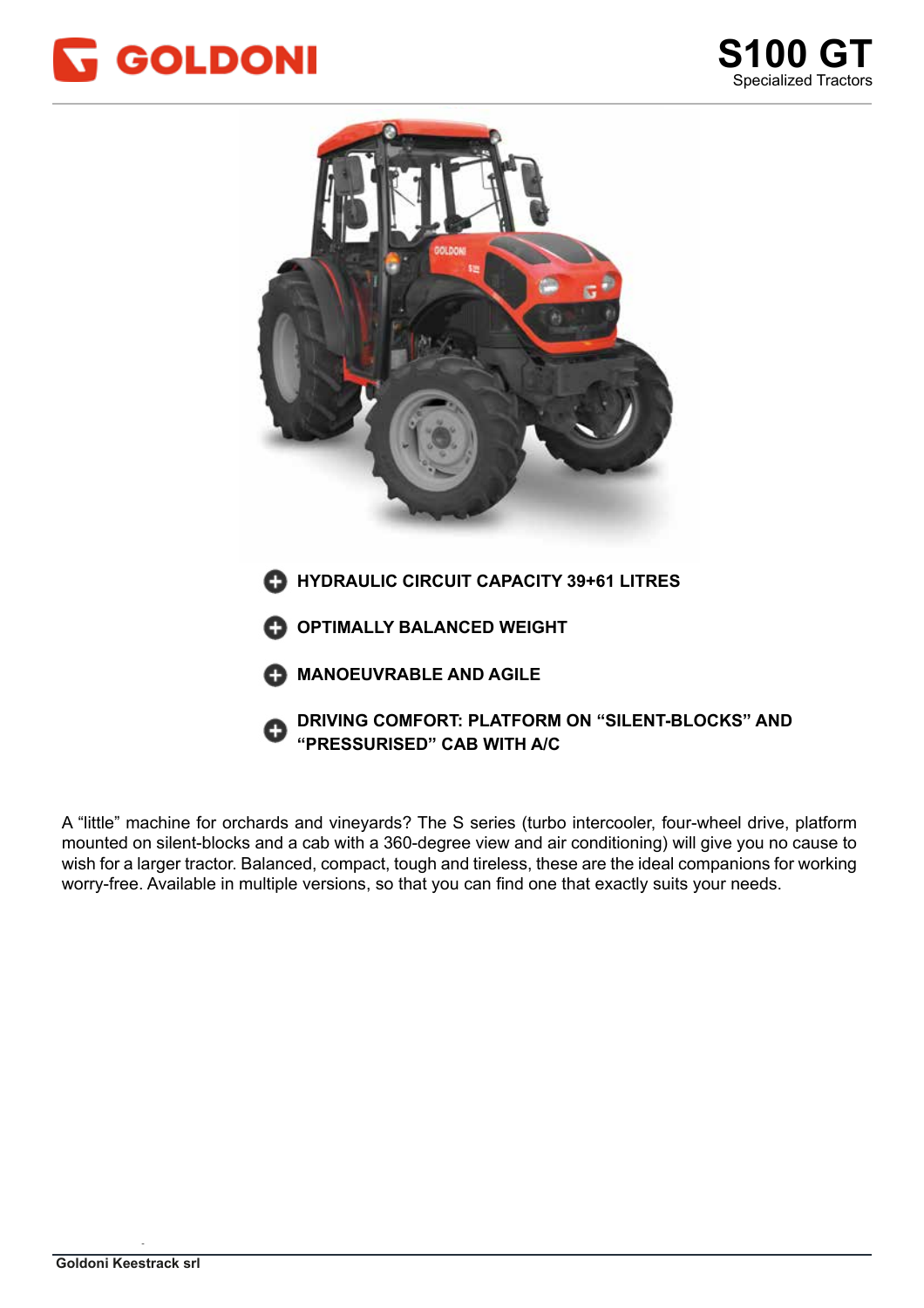## **GOLDONI**

## **TECHNICAL FEATURES**

 $\bullet$  standard |  $\bullet$  on demand |  $\bullet$  not available

| <b>DESCRIPTION</b>                                  |           | <b>VALUE</b>                                                |
|-----------------------------------------------------|-----------|-------------------------------------------------------------|
| <b>MODEL</b>                                        |           |                                                             |
| Type                                                |           | • Specialized tractor                                       |
| <b>Structure</b>                                    |           | • Self supporting integral                                  |
| Version                                             |           | $\bullet$ High                                              |
| <b>ENGINE</b>                                       |           |                                                             |
| Trademark                                           |           | $\bullet$ VM                                                |
| Model                                               |           | • R754 IE417                                                |
| Fuel supply                                         |           | • Direct injection diesel                                   |
| Rated power (ECE R120)                              |           | • 67 KW / 91.1 HP                                           |
| Legislation on emission                             |           | STAGE 3B                                                    |
| Number of cylinders                                 |           | $\bullet$ 4                                                 |
| Aspiration                                          |           | • Intercooler turbocharged                                  |
| Nominal rate                                        |           | $\bullet$ 2300rpm                                           |
| Cooling                                             |           | • On liquid                                                 |
| Swept volume                                        |           | $\bullet$ 2970 cm3                                          |
| Specific fuel consumption<br>(maximum torque speed) |           | $\bullet$ 212 g/KWh                                         |
| Max torque                                          |           | ● 380Nm@ 1100rpm                                            |
| Torque reserve                                      |           | • 34%                                                       |
| Tank capacity                                       |           | $\bullet$ 70 liters                                         |
| Engine bonnet                                       |           | $\bullet$ SMC                                               |
| <b>TRANSMISSION</b>                                 |           |                                                             |
| Type transmission                                   |           | Mechanical drive, four-wheel<br>drive                       |
| Type gearbox                                        |           | $\bullet$ 24+12 synchronized                                |
| Gearbox control                                     |           | • Mechanical with side levers                               |
| Clutch                                              |           | · Dry monodisc, diameter 11"                                |
| Clutch control                                      |           | Mechanical system through<br>pedal                          |
| Type reverser                                       |           | • Mechanical, synchronized                                  |
| Reverse control                                     |           | $\bullet$ Lever                                             |
| Rear differential lock                              |           | • Electro-hydraulic                                         |
| Front axle                                          |           | 4-wheel drive engagement on<br>the go                       |
| Front wheel drive coupling control                  |           | • Electro-hydraulic                                         |
| Front wheel drive clutch                            |           | · Bath oil multiplates                                      |
| Front differential lock                             |           | • NO-SPIN (Automatic)                                       |
| Front axle swing                                    |           | $\bullet$ 12°                                               |
| Minimum speed                                       |           | $\bullet$ 0.4 Km/h                                          |
| Maximum speed (homologated)                         |           | $\bullet$ 40 Km/h                                           |
| <b>BRAKES</b>                                       |           |                                                             |
| Rear braking                                        |           | Multiplates oil-bath, hydraulic<br>control                  |
| Front braking type                                  |           | Synchronized 4-wheel drive in<br>braking                    |
| Secondary and parking brake                         |           | Acting on rear wheels, by<br>indipendent mechanical control |
| Hydraulic trailer braking system                    | O         | Hydraulic control acting on<br>main circuit                 |
| <b>STEERING WHEEL</b>                               |           |                                                             |
| Steering wheel system                               |           | Hydrostatic with Load Sensing<br>valve                      |
| Steering angle                                      |           | $\bullet$ 57°                                               |
| <b>REAR PTO</b>                                     |           |                                                             |
| Type                                                |           | Single shaft, synchronized and<br>indipendent               |
| Indipendent speed from the gearbox                  | $\bullet$ | 540/750 rpm                                                 |
| Synchronized speed to the gearbox                   |           | $\bullet$ Yes                                               |
| Rotation way (looking at the pto)                   |           | • Clockwise                                                 |
| Version                                             |           | $\bullet$ 6 grooves 1-3/8"                                  |
| Clutch                                              |           | Indipendent, mechanical with<br>dry plate                   |
| Clutch control                                      | $\bullet$ | Mechanical with lever                                       |
|                                                     |           |                                                             |

| <b>DESCRIPTION</b>                   |   | <b>VALUE</b>                                                                          |
|--------------------------------------|---|---------------------------------------------------------------------------------------|
|                                      |   | PUSH & START device on                                                                |
| Security                             |   | PTO selector                                                                          |
| <b>FRONT PTO</b>                     |   |                                                                                       |
| Type                                 |   | O Indipendent single shaft                                                            |
| Indipendent speed from the gearbox   |   | O 1000 rpm                                                                            |
| Rotation way (looking at the pto)    |   | O Anticlockwise                                                                       |
| Version                              |   | O 6 grooves 1-3/8"                                                                    |
| Clutch                               |   | O Electro-hydraulic                                                                   |
| Clutch control<br><b>REAR LIFTER</b> |   | o Electric                                                                            |
|                                      |   |                                                                                       |
| Type                                 |   | Hydraulic with positioning and<br>power control                                       |
| Lifting capacity at the rear arms    |   | $• 2500$ Kg                                                                           |
| <b>Electronic Rear Lift</b>          | O |                                                                                       |
| 3-points hitch                       |   | • Category 1 and 2                                                                    |
| 3rd point mechanical arm             |   | • Category 1 and 2                                                                    |
| Hydraulic 3rd point arm              |   | Category 1 and 2 / 1 and 2 with<br>$\circ$ fast connection                            |
| Type of lower arms                   |   | Telescopic with quick<br>connection                                                   |
| Hydraulic right tie rod              |   |                                                                                       |
| <b>FRONT LIFTER</b>                  |   |                                                                                       |
| Type                                 |   | O Up and down                                                                         |
| Lifting capacity at the rear arms    |   | O 1200 Kg                                                                             |
| 3-points hitch                       |   | • Category 1                                                                          |
| <b>HYDRAULIC SYSTEM</b>              |   |                                                                                       |
| Type                                 |   | • Open center                                                                         |
| Pump flow rate                       |   | Double pump, 38 + 61 liters per<br>minute                                             |
| Rear hydraulic scv                   |   | • N.3 in 1 single block                                                               |
| Optional rear hydraulic SCVs         |   | 1 meccanico (con diverter) o 2<br>o elettronici (solo con sollevatore<br>elettronico) |
| Front hydraulic scv                  |   | $-3$ electronic                                                                       |
| Free oil discharge                   |   | • Quick 1/2 NPTF                                                                      |
| <b>ELECTRICAL FITTINGS</b>           |   |                                                                                       |
| <b>Battery</b>                       |   | • 12V 850A 95Ah                                                                       |
| Security                             |   | • Battery disconnection                                                               |
| Instrument                           |   | · Digital / analogic                                                                  |
| 1 pin socket                         |   | $\bullet$ 12 Volt                                                                     |
| 7 pins socket                        | ٠ | 12 Volt                                                                               |
| Rear working light                   |   | O Adjustable                                                                          |
| Rotating lamp                        |   | • Orange                                                                              |
| <b>OPERATING POSITION</b>            |   |                                                                                       |
| Platform                             |   | • Integral platform                                                                   |
| Platform support                     |   | Variable deformation silicone<br>Silent-Block                                         |
| Front mudguard                       |   | • Body integrated                                                                     |
| Rear mudguard protection             |   | • Rubber profile                                                                      |
| Front mudguard protection            |   | • Rubber profile                                                                      |
| Roll-bar                             |   | • Central, all-tilting                                                                |
| Standard cab                         |   | O Goldoni Overview                                                                    |
| Rear-view mirrors, LH and RH side    |   | • Adjustable                                                                          |
| Seat                                 | ٠ | On spring suspension, with<br>seat belt and OPS                                       |
| Seat adjustment                      |   | Horizontal, vertical, driver<br>weight                                                |
| <b>Tool box</b>                      |   | $\bullet$ Yes                                                                         |
| Use and maintenance manual           |   | $\bullet$ Yes                                                                         |
| <b>STANDARD CAB FITTING OUT</b>      |   |                                                                                       |
| Side doors                           |   | With bar, gas spring, key<br>closing                                                  |
| Cab air filter dust-repellent        |   | $\bullet$ Paper                                                                       |
|                                      |   |                                                                                       |

**S100 GT S100 GT** Specialized Tractors Specialized Tractors